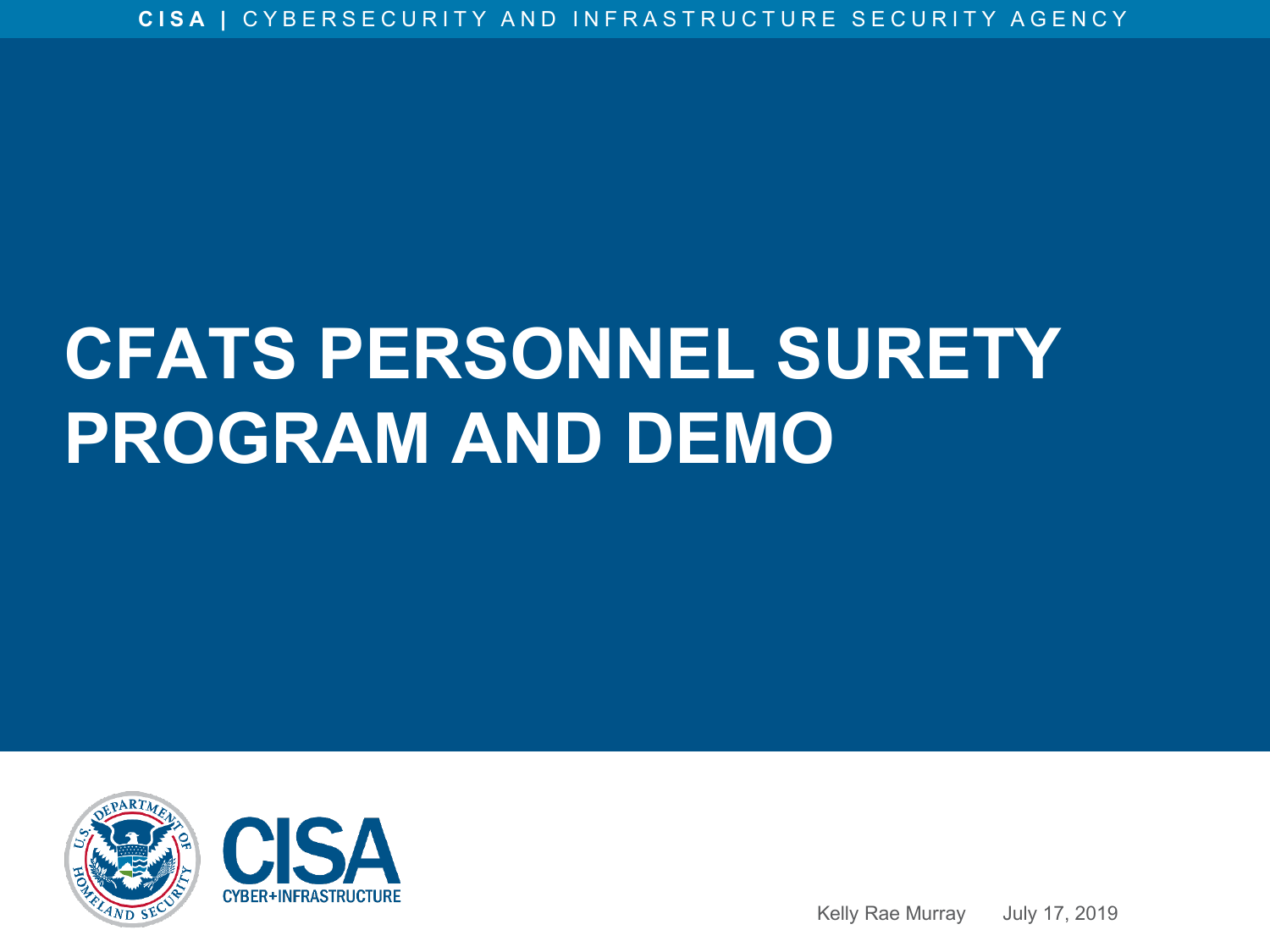#### What is the Personnel Surety Program?

■ Risk-Based Performance Standards (RBPS) 12 – Personnel Surety requires facilities to perform background checks on affected individuals which includes checks to verify



RBPS 12(iv), *screening for terrorist ties*, applies to all CFATS covered facilities Tiers 1 – 4.



2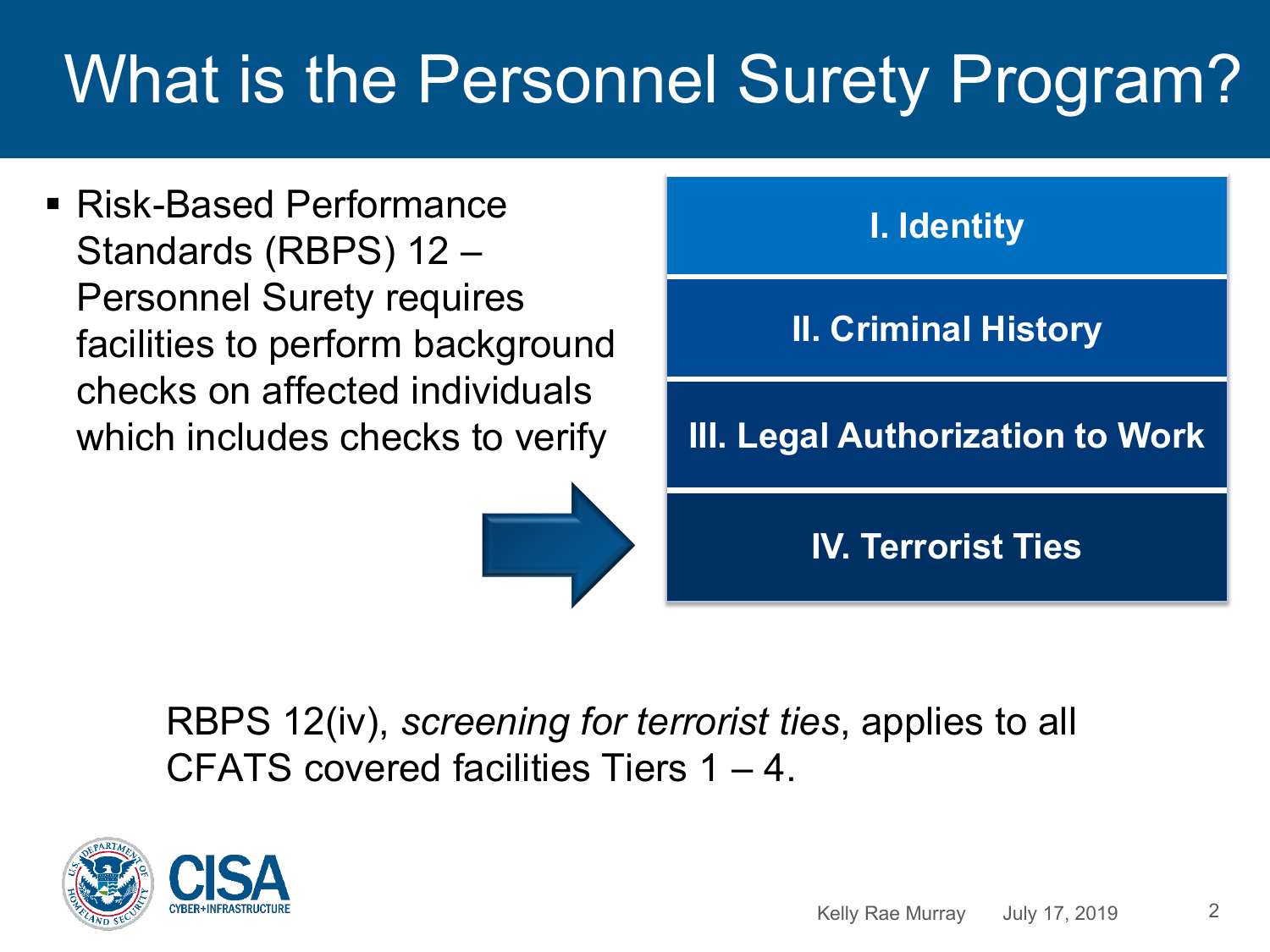## Affected Individuals

1. **Facility personnel** who have or are seeking access to restricted areas or critical assets at high-risk chemical facilities

2. **Unescorted visitors** who have or are seeking access to restricted areas or critical assets at high-risk chemical facilities



- High-risk facilities may classify particular contractors or categories of contractors either as "facility personnel" or as "visitors."
	- This determination should be facility-specific based on the facility's security considerations, operational requirements, and business practices.



3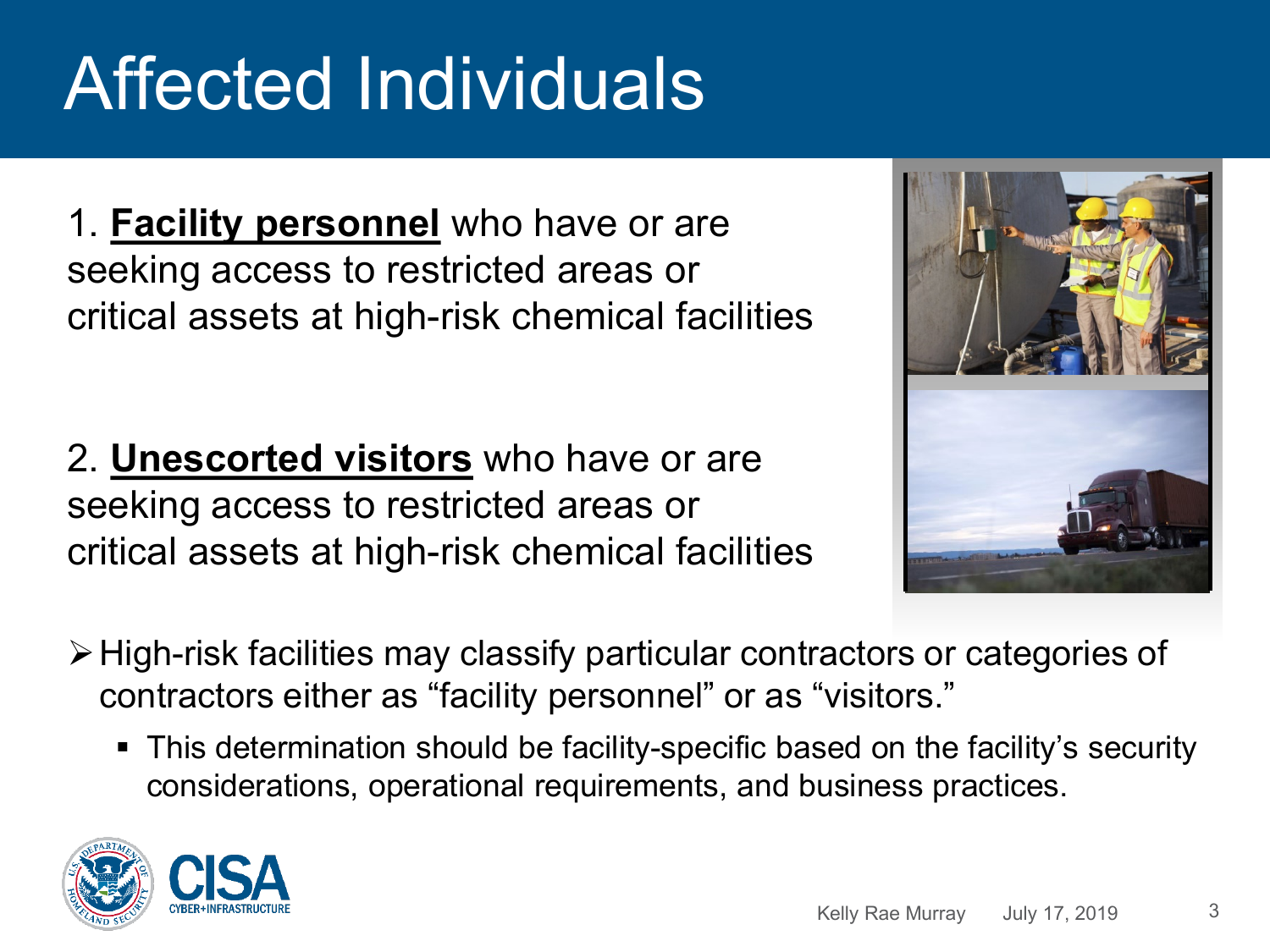# Options for Compliance





*\*Facilities submit information through the PSP Application for streamlined and effective compliance*

Kelly Rae Murray July 17, 2019

4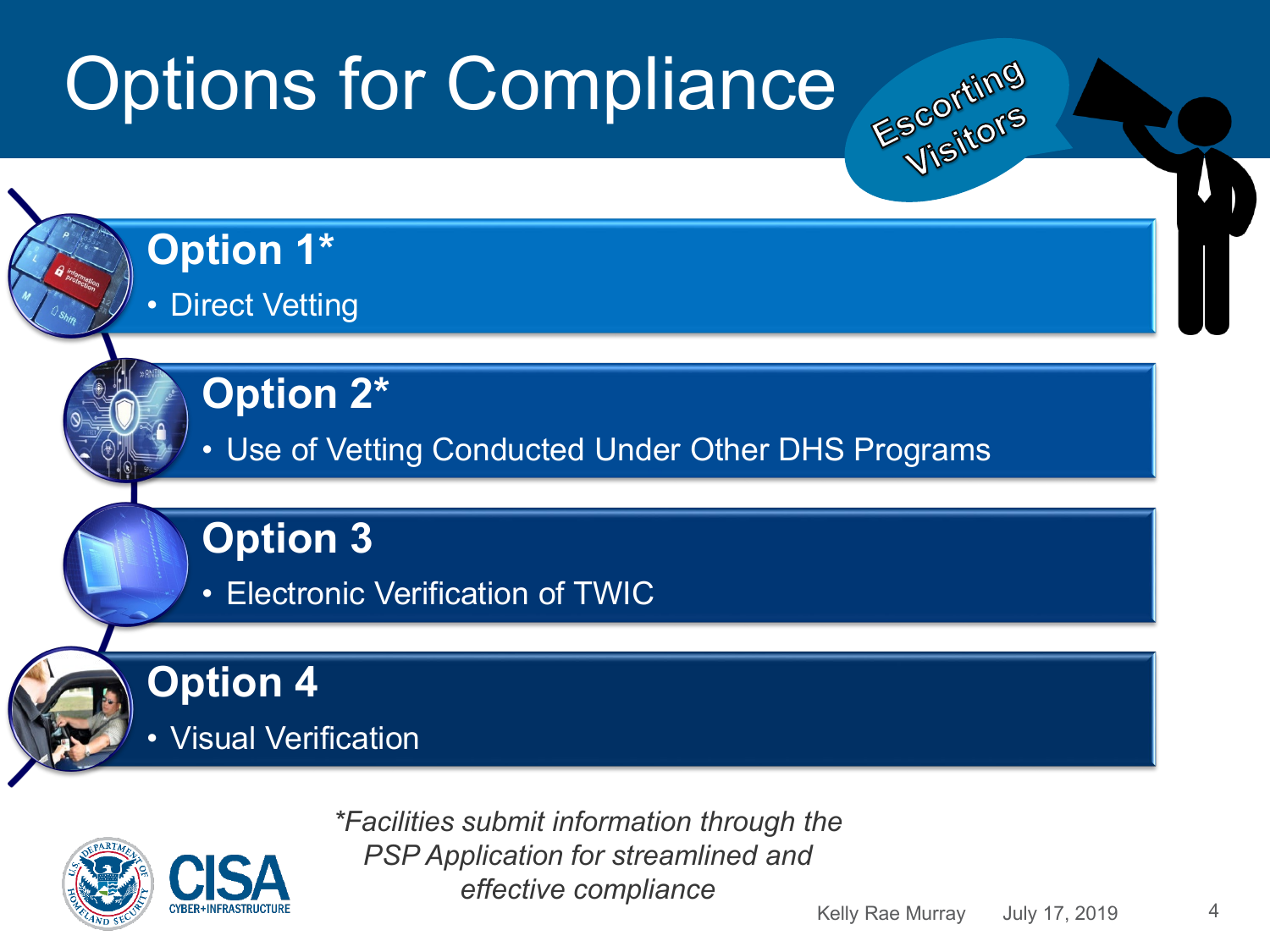## Personnel Surety Program Application

- The PSP Application is only available in CSAT 2.0 after the facility has received a new approval to implement RBPS 12(iv).
- **Key considerations prior to approval:**
	- How do you want to organize your information? Submitters, Groups and User-Defined Fields
	- Who will be responsible for the initial upload?
	- Who will be responsible for recurring uploads?
	- How will you ensure your information remains up-to-date?



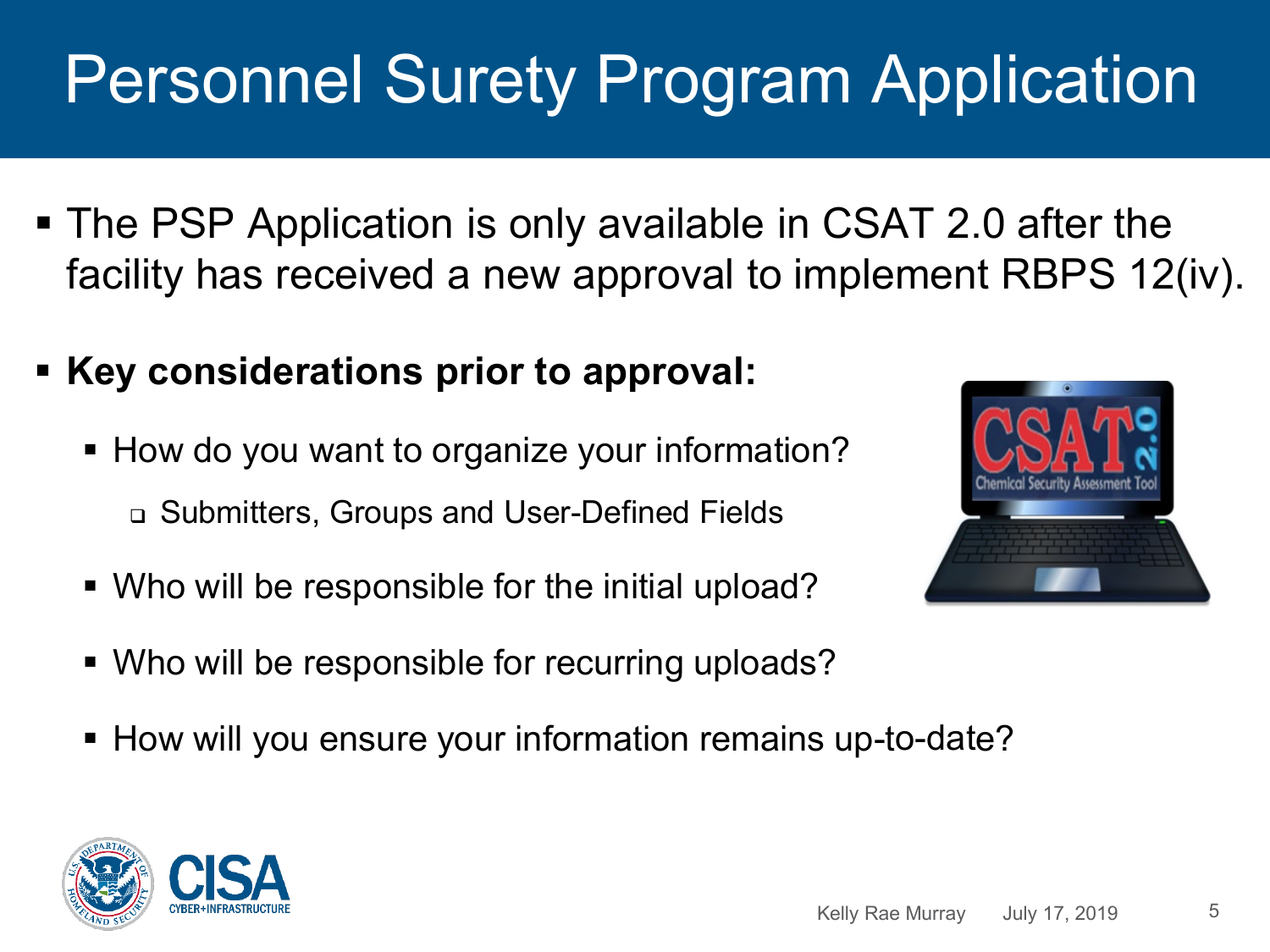### Resources

**Federal Register:**

[https://www.federalregister.gov/documents/](https://www.federalregister.gov/documents/2019/07/09/2019-14591/chemical-facility-anti-terrorism-standards-personnel-surety-program-implementation) 2019/07/09/2019-14591/chemical-facilityanti-terrorism-standards-personnel-suretyprogram-implementation

| to Focas.<br>Topic.<br><b>Now</b>        | $-0$<br><b>Houston</b><br><b>Got booksd</b><br>Also DIS                                                                                                                                                                                   | Citat Search Term                                                 | On DEG Jan<br>$\times$ 0.           |  |
|------------------------------------------|-------------------------------------------------------------------------------------------------------------------------------------------------------------------------------------------------------------------------------------------|-------------------------------------------------------------------|-------------------------------------|--|
|                                          |                                                                                                                                                                                                                                           | <b>CARD CARDS</b>                                                 |                                     |  |
| Alexa Citizk                             | <b>Información Sociéty</b><br><b>Odamorby</b>                                                                                                                                                                                             | <b>National Right Management</b><br><b>Exercise Consumination</b> | Novelli Mode                        |  |
|                                          | N - 150 - Statements in Constitute - Dental antibal manufaces - Distances - Citizens - Components of the                                                                                                                                  |                                                                   | $f \times \ln  \mathbf{z}  \cdot +$ |  |
| <b>CEATS Precess</b>                     | <b>CFATS Personnel Surety Program</b>                                                                                                                                                                                                     |                                                                   |                                     |  |
| GRATE POLONNIE Bandy<br>PERSON           | Personnel carety, the vesting of facility personnel and snecroted visions who have or are creding access to retricted away.                                                                                                               |                                                                   |                                     |  |
| CEATS Twins Methodsings                  | and central aways at last-calc chemical factures, as a key waves of chemical facture wearers.                                                                                                                                             |                                                                   |                                     |  |
| CFA IS Covered Chemical<br>First Bosa    | Under CEATS, all covered bratters must submit for approval to DLIS a security plan (Site Security Flan (SSP) or<br>Alternative Scoutix Pragram (ASP)) containing security incascing that sufficiently meet all the Risk-Based Performance |                                                                   |                                     |  |
| Chemical Security Assessment             | Standards (SUES).                                                                                                                                                                                                                         |                                                                   |                                     |  |
| 1016<br>Chemical-Jervelser Valuarability | 813/5 12-4 Suncerned Sicrety response basiders to second for four types of background checks on basidy personnel and                                                                                                                      |                                                                   |                                     |  |
| information                              | unescorted visitors who have or are seeking access to restricted areas and ofdcal-assets at high-risk chemical facilities.<br>These checks include measures designed to:                                                                  |                                                                   |                                     |  |
| сей то вкреатся Арреила<br>Program       | a Verly and values abray.                                                                                                                                                                                                                 |                                                                   |                                     |  |
|                                          | EL Check criminal history<br>a) thirdy and subduite logal authorization to work, and                                                                                                                                                      |                                                                   |                                     |  |
| by identify packin with terrorist tax.   |                                                                                                                                                                                                                                           |                                                                   |                                     |  |
| Two 2 business statute interests         | Partix-screening for terrorist Gos-is implemented through the OFAT9 Personnel Burety Program (PBP), and is concertly limited to Tier 1 and                                                                                                |                                                                   |                                     |  |
|                                          |                                                                                                                                                                                                                                           |                                                                   |                                     |  |
|                                          |                                                                                                                                                                                                                                           |                                                                   |                                     |  |
|                                          |                                                                                                                                                                                                                                           |                                                                   |                                     |  |
|                                          |                                                                                                                                                                                                                                           |                                                                   |                                     |  |
|                                          |                                                                                                                                                                                                                                           |                                                                   |                                     |  |
|                                          |                                                                                                                                                                                                                                           |                                                                   |                                     |  |
|                                          |                                                                                                                                                                                                                                           |                                                                   |                                     |  |
|                                          |                                                                                                                                                                                                                                           |                                                                   |                                     |  |
|                                          |                                                                                                                                                                                                                                           |                                                                   |                                     |  |
|                                          |                                                                                                                                                                                                                                           |                                                                   |                                     |  |
|                                          |                                                                                                                                                                                                                                           |                                                                   |                                     |  |
|                                          |                                                                                                                                                                                                                                           |                                                                   |                                     |  |
|                                          |                                                                                                                                                                                                                                           |                                                                   |                                     |  |
|                                          |                                                                                                                                                                                                                                           |                                                                   |                                     |  |
|                                          |                                                                                                                                                                                                                                           |                                                                   |                                     |  |

#### **PSP Toolkit:**

<https://www.dhs.gov/cisa/cfats-personnel-surety-program>

**DHS Video:**

<https://share.dhs.gov/psp-webinar/>

#### **NACD Webinar:**

<https://rebelbase.app.box.com/s/xxwgigcmbyevmtlc0wb799wiy2dqljgn>